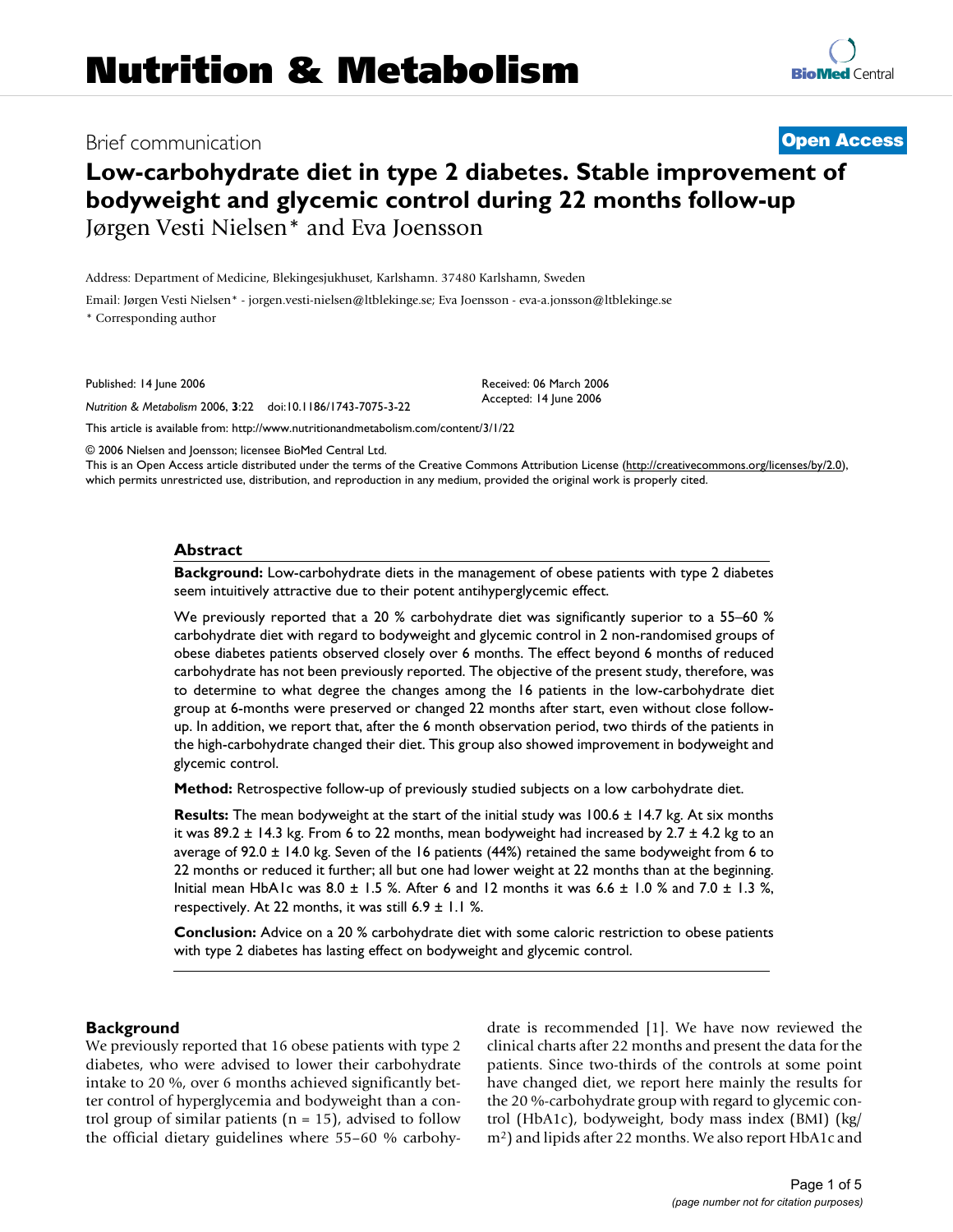bodyweight for the 7 patients who immediately switched to a 20 % carbohydrate diet from the original low-fat diet, and for whom long-term data is available

# **Methods**

The method has previously been described in detail [1]. In short, the patients – free of thyroid illness, manifest cardiac and renal disease – were advised to follow a diet containing initially 1800 kcal for men and 1600 kcal for women. The proportions of carbohydrates, protein and fat were 20 %, 30 % and 50 % respectively. The daily quantity of carbohydrates was 80–90 g. The recommended carbohydrate consumption was limited to vegetables and salad. Instead of ordinary bread crisp/hard bread was recommended, each slice containing 3.5 to 8 g carbohydrates. Excluded were bread, pasta, potatoes, rice and breakfast cereals. The patients were counselled to not eat between meals. It was further recommended that they walk 30 minutes a day and take a daily multivitamin supplement containing extra calcium. There was an introductory meeting lasting most of a day. The subjects were then followed closely for 6 months.

The controls were initially advised on a diet with about the same caloric content, but the proportions of carbohydrates, protein and fat were 55–60 %, 15 % and 25–30 % respectively [1]. In the normal diabetes diet whole-grain products are recommended. Generous helpings of vegetables and several servings of fruits as snacks between meals are also recommended. As a number of the controls attended our normal diabetes educational course as introduction to the observation period, the control group on average received about 50 % more attention – measured in hours – than the low-carbohydrate group. The controls then proceeded in the same way as the low-carbohydrate group.

Seven of the controls switched to a 20 % carbohydrate diet immediately after the follow-up period. For those we have data 12–14 months after the change. Three more have later sought information and have changed diet. We have no long-term data for those. Five of the original controls have not changed diet.

All the patients were known to us and visited the diabetes nurse regularly after the initial period. The same scales and laboratory were used for all measurements. The present report is a review of clinical charts. Where a figure is missing at 22 months we have taken the mean from the two closest figures. Means are given with standard deviations. T-test for dependent samples is used.

# **Results**

Table 1 shows the measured parameters from start to 22 months.

# *Bodyweight*

The mean weight has increased from month 6 to month 22 by 2.7  $\pm$  4.2 kg. Seven of the 16 patients retained the same bodyweight from 6 to 22 months or reduced it further (See Figure 1).

# *HbA1c*

Initial mean HbA1c for the low carbohydrate group was  $8.0 \pm 1.5$  %. After 6 months the value was  $6.6 \pm 1.0$  % and, after 12 months,  $7.0 \pm 1.3$  % (normal HbA1c < 5.6 % in non-diabetic persons).

The mean HbA1c for the group has been stable since the 12 month mark. At 22 months mean HbA1c was  $6.9 \pm 1.1$ % and 4 patients displayed an HbA1c below 6.0 % whereas initially only one person did so.

The HbA1c reduction occurred independently of the weight reduction as seen in Figure 2 where the relationship between percentage reduction of weight and HbA1c after 3 months is shown  $(r = -0.30)$ .

## *Medications*

An important feature of carbohydrate restriction as a treatment for type 2 diabetes is that reduction or elimination of medication is often possible [8,21,22]. At the start of this study, 15 of the 16 patients used metformin and 5 sulfonylurea (SU). Eleven patients were insulin-treated. The mean daily insulin dosage was  $60 \pm 33$  IU/day.

At the end of the 6-months 20 %-carbohydrate period 2 persons had discontinued SU and 3 had reduced the doses. Three subjects had discontinued insulin and the mean insulin requirement among the last 8 persons had fallen to  $18 \pm 11$  IU/day.

Over the next 16 months 2 persons have again started insulin treatment following an increased intake of carbohydrates. The mean requirement of the 11 persons is  $27 \pm$ 21 IU/day.

Fourteen subjects used antihypertensive medications. Five reduced the medications during the first 6 months and have not increased them again. The mean blood pressure has been unchanged. Six of the patients used statins. There has been no change.

## *The cross-over of the 7 controls*

The 7 controls were followed for 2 periods of 6 months separated by a gap of 2 months. As shown in Table 2, reduction of bodyweight and HbA1c in the low-fat period was 3.5  $\pm$  3.5 kg and 0.9  $\pm$  0.8 % respectively. Both bodyweight and HbA1c increased slightly in the 2 month gap period but the change to a low-carbohydrate diet led to a mean reduction of bodyweight during the 20 %-carbohy-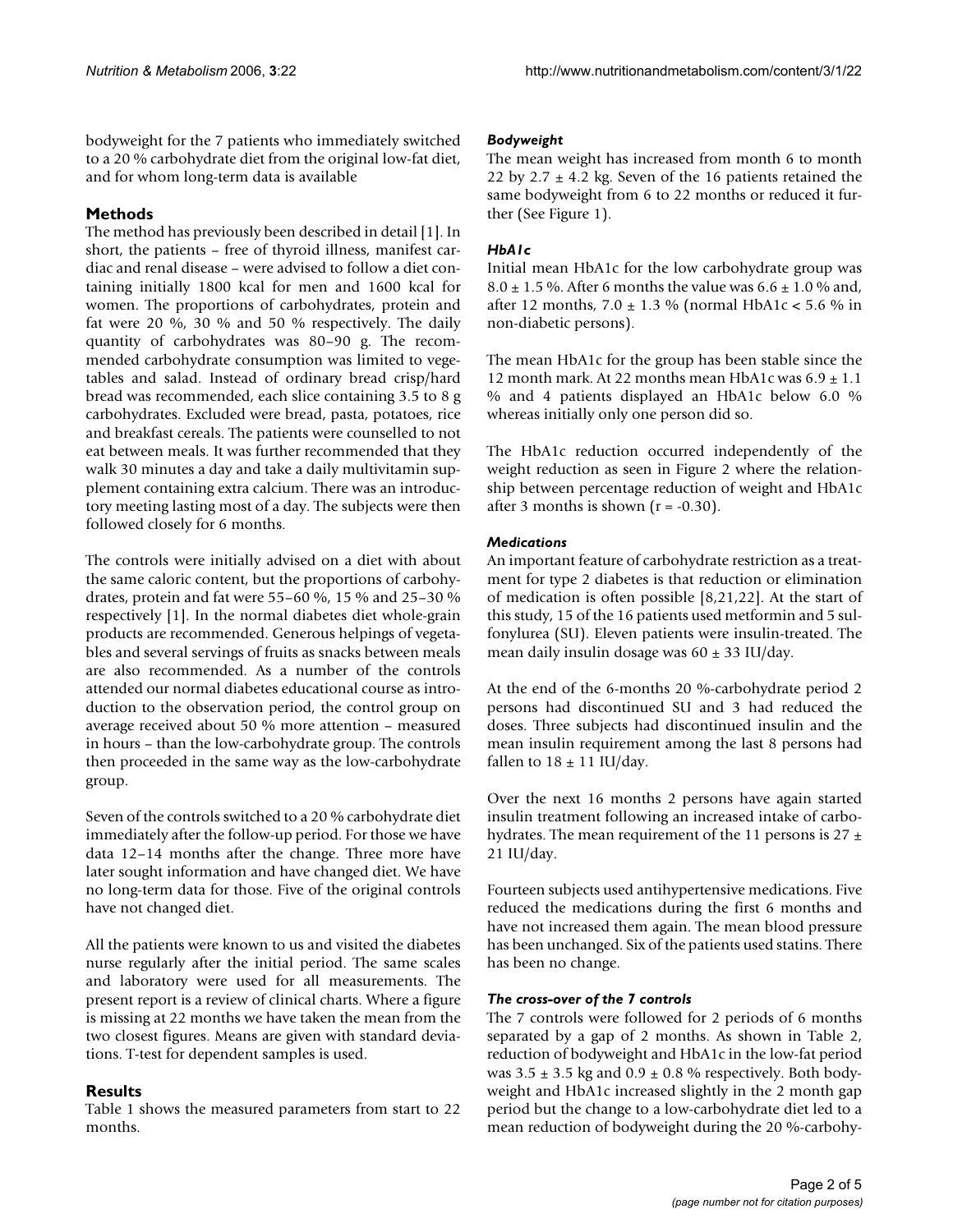| Table 1: Effect of diet on weight, BMI, HbAIc and fasting lipids. Sixteen obese patients with type 2 diabetes started at month 0 on a |
|---------------------------------------------------------------------------------------------------------------------------------------|
| diet with the proportions: 20 % carbohydrates, 30 % protein and 50 % fat. The figures shown are before, 3, 6 and 22 months after the  |
| dietary change                                                                                                                        |

| <b>Months</b>          | 0                | 3               | P*      | 6               | P*      | 22              | P*      |
|------------------------|------------------|-----------------|---------|-----------------|---------|-----------------|---------|
| <b>Weight</b> (kg)     | $100.6 \pm 14.7$ | $91.9 \pm 14.7$ | < 0.001 | $89.2 \pm 14.3$ | < 0.001 | $92.0 \pm 14.0$ | < 0.001 |
| <b>BMI</b> ( $kg/m2$ ) | 36.1 $\pm$ 4.2   | $33.0 \pm 4.5$  | < 0.001 | $32.0 \pm 4.3$  | < 0.001 | $32.9 \pm 3.5$  | < 0.001 |
| $HbA1c$ $(\%)$         | $8.0 \pm 1.5$    | $5.9 \pm 0.7$   | < 0.001 | 6.6 ± 1.0       | < 0.001 | 6.9 ± $1.1$     | < 0.001 |
| Lipids(mmol/l)         |                  |                 |         |                 |         |                 |         |
| Tot-Chol.              | $5.6 \pm 1.2$    | $5.8 \pm 1.1$   | 0.4     | 6.1 ± 1.1       | 0.06    | $5.7 \pm 1.2$   | 0.9     |
| HDL-Chol.              | $1.1 \pm 0.2$    | $1.2 \pm 0.2$   | < 0.002 | $1.3 \pm 0.2$   | < 0.001 | $1.3 \pm 0.3$   | < 0.001 |
| <b>§ Triglycerides</b> | 1.4(1;1,8)       | 1.2(0.8; 1, 4)  | 0.01    | 1.4(0.9; 1.7)   | 0.4     | 1.4(1.2;1.9)    | 0.9     |
| Chol/HDL               | $5.4 \pm 1.5$    | $5.0 \pm 1.5$   | 0.02    | 5.0 $\pm$ 1.7   | 0.07    | $4.6 \pm 1.6$   | < 0.001 |
| § TG/HDL               | 1.4(0.9; 1.7)    | 1.0(0.6; 1.2)   | 0.003   | 1.0(0.7; 1.5)   | 0.03    | 1.3(0.8; 1.5)   | 0.2     |

§ given as median with 25 and 75 percentiles. \* p values are for differences from baseline.

drate period of  $7.5 \pm 6.4$  kg and of HbA1c of  $0.9 \pm 1.1$  % (range: 0–2.4). The weight and HbA1c achieved during the 20% carbohydrate period were retained over the following 6 months (see Table 2).

For the five controls, who never changed diet, there was no average change over the 18–22 months.

#### **Discussion**

The short-term effectiveness of low-carbohydrate diets for weight reduction is well established [2-6]. Weight reduction is primarily caused by decreased caloric intake [2-6] although decreased energy efficiency has also been found [7]. A high-starch, high-carbohydrate diet excessively



#### Figure 1

**Individual changes in bodyweight in 16 obese patients with type 2 diabetes**. The patients at start changed from a high-carbohydrate diet to a diet consisting of 20 % carbohydrates, 30 % protein and 50 % fat.

stimulates appetite and disturbs energy balance in patients with the metabolic syndrome and type 2 diabetes [8]. A reduction of carbohydrates normalises the balance, reduces insulin concentrations and favours utilization of stored fat as fuel as well as significantly reducing insulin resistance [8]. Weight loss in overweight persons is improved by a higher proportion of protein, presumably due to protein's effect on satiety and/or metabolic efficiency [7,9-11]. A reduction in carbohydrates for patients with type 2 diabetes effectively reduces both fasting and postprandial glucose as well as HbA1c. These effects can be independent of weight loss [8,12,13].

Critics of the low-carbohydrate dietary approach usually point to the lack of long-term studies. The change of diet described here in combination with the usual diabetes care has produced long periods of increased well-being in



## **Figure 2**

**Percentage changes in HbA1c and bodyweight in 16 obese patients with type 2 diabetes**. The figures are plotted 3 months after a change to a 20 % carbohydrate diet at which time the reduction in HbA1c was most pronounced.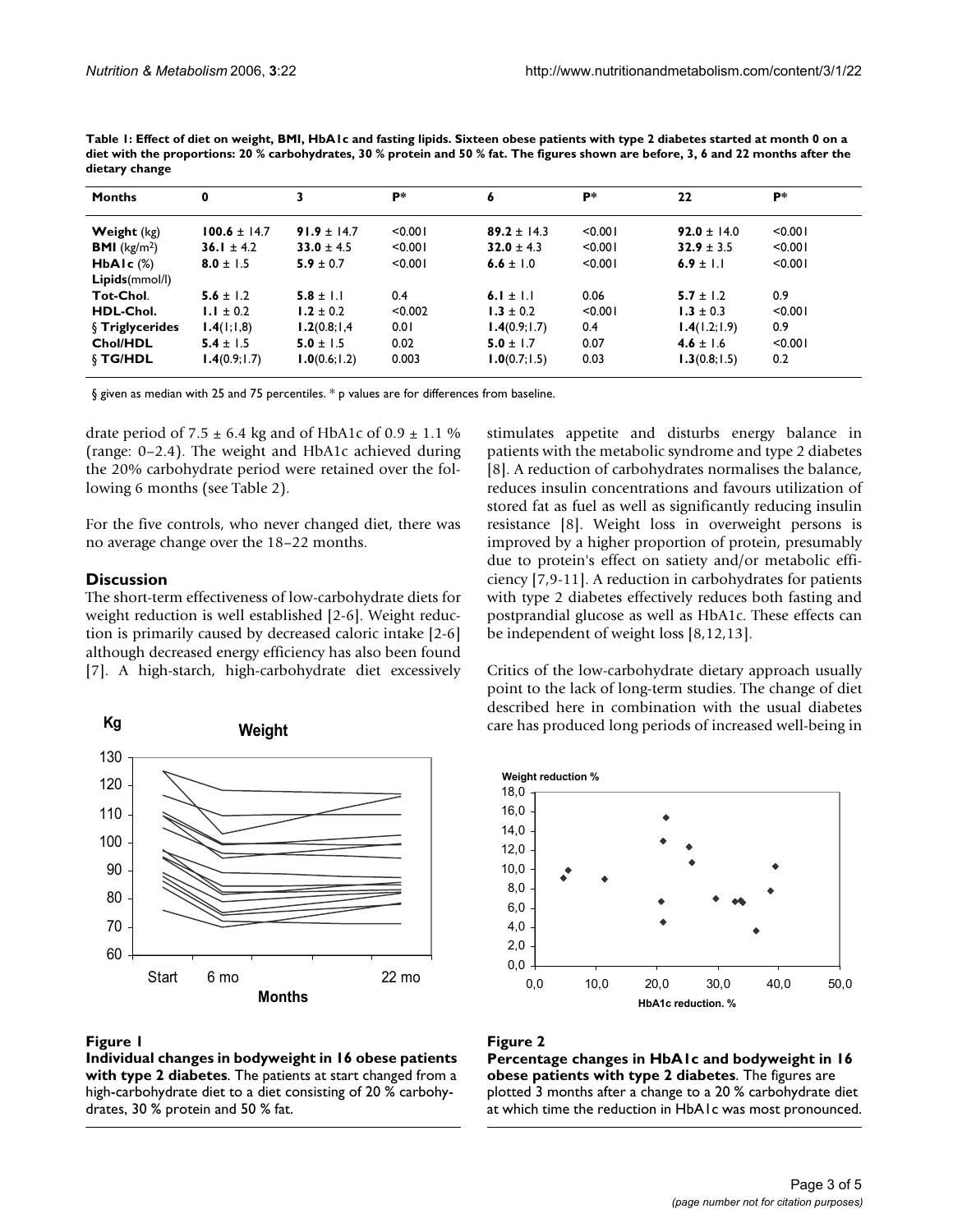| <b>Intervention</b> | Month    | <b>Weight change</b> (kg)        | HbAIc <sup>%</sup>                        |  |
|---------------------|----------|----------------------------------|-------------------------------------------|--|
| Low-fat             | I-6      | $-3.5 \pm 3.5$ (range: 0 to -9)  | $-0.9 \pm 0.8$ (range: $-0.4$ to $-1.8$ ) |  |
| Gap                 | 7–8      | $0.5 \pm 1.6$                    | $0.3 \pm 0.3$                             |  |
| Low CHO             | $9 - 14$ | $-7.5 \pm 6.4$ (range: 0 to -20) | $-0.9 \pm 1.1$ (range: 0 to -2.4)         |  |
|                     |          | Mean Weight (kg)                 | Mean $HbA1c$ (%)                          |  |
| Low-CHO             | 15       | $89.2 \pm 15.9$                  | $5.7 \pm 0.8$                             |  |
|                     | 22       | $90.2 \pm 15.5$                  | $5.7 \pm 0.9$                             |  |
|                     |          |                                  |                                           |  |

**Table 2: Changes for the low fat group during cross-over to low carbohydrate**

§given as median with 25 and 75 percentiles. \* p values are for differences from baseline.

these patients. It is significant that 44 % of the patients have had a stable weight or have reduced it further and all but one had a lower weight at 22 months than at the beginning of the study. Twenty-five % of the patients had previously been dieting continuously and another 50 % had tried to lose weight many times. The reasons they gave for not continuing their previous weight loss programs were 1) constant hunger, and 2) no effect on bodyweight despite strict calorie counting and fat reduction. The lack of hunger and cravings with the low-carbohydrate diet may be an important reason for their present success.

Regular self measurement of blood glucose has probably made it possible for these patients to succeed. Self determination of blood glucose provides a feed-back mechanism and may be another reason that 44 % of the patients succeeded in maintaining their weight.

For most insulin-treated patients, we found that it was necessary to be one step ahead in lowering the insulin doses, that is, if weight loss stopped, and the patient was adhering to the diet (as judged by blood glucose values), even a minor reduction of the insulin dose normally resulted in continued weight loss and presumably continued motivation. This close supervision may be another reason for the patients' initial success.

Improved HbA1c is associated with a reduced incidence of microvascular and macrovascular complications [14-16]. The original low carbohydrate group had maintained a significantly lower mean HbA1c for almost 2 years and a reduced vascular morbidity might therefore be expected in this group. Similarly, intentional weight loss in type 2 diabetes patients is associated with a reduced mortality of 30–40 % [17]. For the average patient each 1 kg weight loss is associated with 3–4 months prolonged survival [18] making it likely that the patients described here have achieved a survival benefit.

At some point following a reduction of bodyweight and insulin resistance, a decrease of cardiovascular risk would be expected [19,20]. We have examined the medical charts for both the original high-carbohydrate group and the low-carbohydrate group from 3 months after the initiation of the diet therapy – when an effect might be detected – and forward for episodes of cardiovascular disease. Three episodes of cardiovascular disease have occurred among the 5 patients that never changed diet. The 16 patients in the low-carbohydrate diet group (19 months observation time) and the 7 from the high-carbohydrate diet group that changed diet (10 months observation time) – totalling 23 patients – have been free of cardiovascular disease during the follow-up period ( $p <$ 0.03. Fischer Exact).

Several recent reviews have made the case for reducing the carbohydrate load in type 2 diabetes [21-23] or metabolic syndrome [24] and the low-carbohydrate diet presented here is clearly effective in many obese people with type 2 diabetes. Because of its effectiveness it should be used with close clinical supervision in patients on insulin or oral hypoglycaemic agents.

In summary, a reduced carbohydrate diet is an effective tool in the management in motivated obese patients with type 2 diabetes. The effect is generally retained after almost 2 years. There has been no evidence of a negative cardiovascular effect among the 16 subjects.

## **Competing interests**

The author(s) declare that they have no competing interests.

## **Authors' contributions**

JVN wrote the manuscript and analysed the data. Both authors collected data and gave final approval to the manuscript.

#### **Acknowledgements**

We thank Peter Naeser, MD, PhD for reading the manuscript and for valuable suggestions.

#### **References**

- 1. Nielsen JV, Jonsson E, Nilsson AK: **[Lasting improvement of](http://www.ncbi.nlm.nih.gov/entrez/query.fcgi?cmd=Retrieve&db=PubMed&dopt=Abstract&list_uids=16075898) [hyperglycaemia and bodyweight: low-carbohydrate diet in](http://www.ncbi.nlm.nih.gov/entrez/query.fcgi?cmd=Retrieve&db=PubMed&dopt=Abstract&list_uids=16075898) [type 2 diabetes.](http://www.ncbi.nlm.nih.gov/entrez/query.fcgi?cmd=Retrieve&db=PubMed&dopt=Abstract&list_uids=16075898)** *Ups J Med Sci* 2005, **110(2):**179-83.
- 2. Samaha FF, Iqbal N, Seshadri P, Chicano KL, Daily DA, McGrory J, Williams T, Gracely EJ, Stern L: **A low-carbohydrate as compared with a low-fat diet in severe obesity.** *N Eng J Med* 2003, **348:**2074-81.